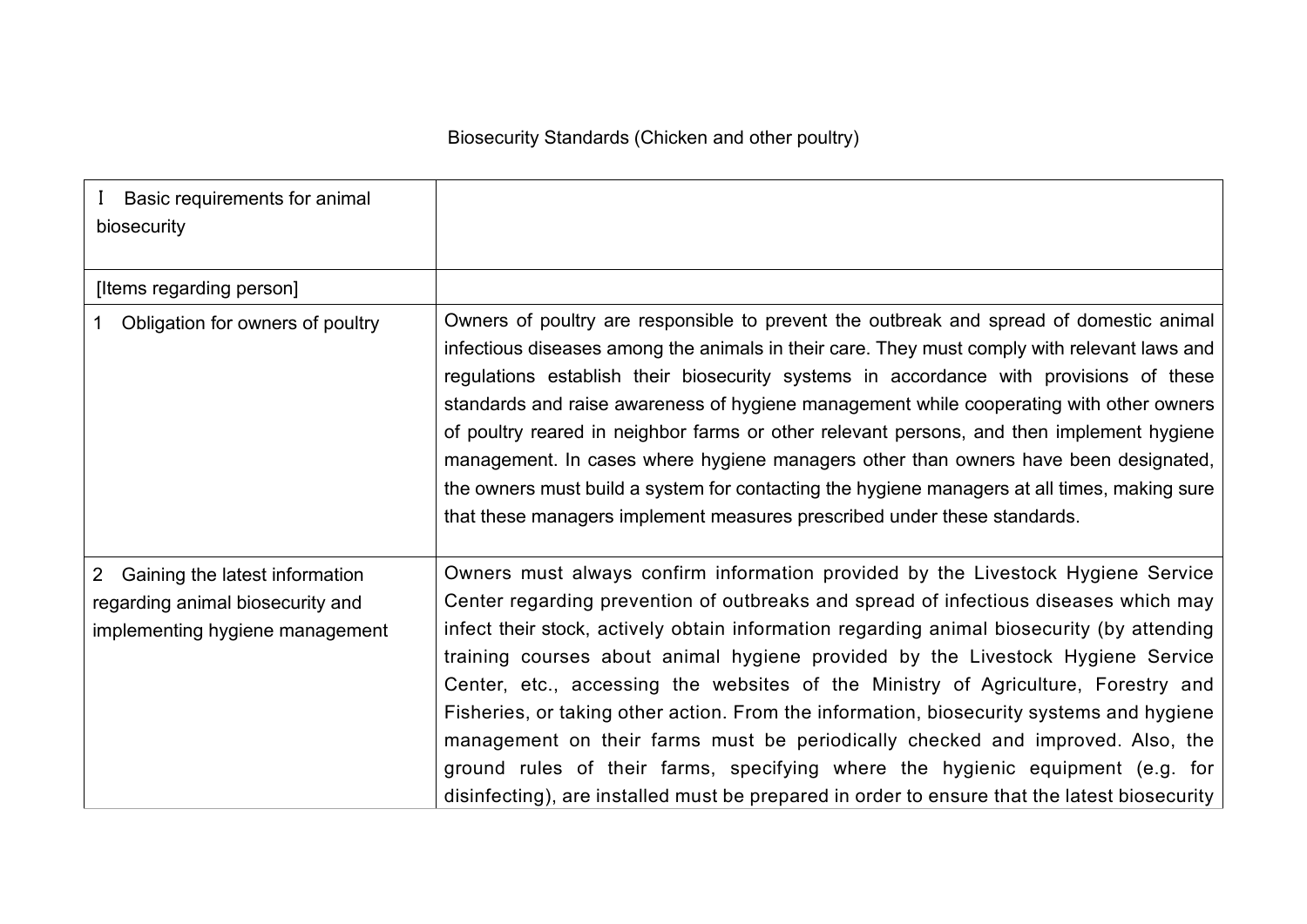|                                                                                                 | are in play on their farms. Owners must submit to inspections conducted by the Livestock<br>Hygiene Service Center and abide by their instructions.                                                                                                                                                                                                                                                                                                                                                                                                                                                                                                                                                                                                                                                                                                                                                           |
|-------------------------------------------------------------------------------------------------|---------------------------------------------------------------------------------------------------------------------------------------------------------------------------------------------------------------------------------------------------------------------------------------------------------------------------------------------------------------------------------------------------------------------------------------------------------------------------------------------------------------------------------------------------------------------------------------------------------------------------------------------------------------------------------------------------------------------------------------------------------------------------------------------------------------------------------------------------------------------------------------------------------------|
| Preparing manuals for rearing<br>3<br>hygiene management and thorough<br>notification to staffs | Owners must prepare manuals prescribing the following items, which reflects the opinions of<br>experts, such as veterinarians. In order for staff and other relevant operators to follow said<br>manuals, owners must distribute printed versions, install signboards or take other measures.<br>Staffs and other relevant operators must be fully informed regarding preventative measures<br>against outbreaks and spread of infectious diseases.                                                                                                                                                                                                                                                                                                                                                                                                                                                           |
|                                                                                                 | (i) Prohibited activities for staffs regarding animal husbandry or hunting outside farm grounds<br>(ii) Precautions regarding traveling overseas travel to and from Japan<br>(iii) Precautions regarding bringing meat products from overseas (including carry by mail)<br>(iv) Items that are prohibited on farms<br>(v) Measures limiting the transport of tools or equipment onto farms wherever possible<br>(vi) Treatment of tools, equipment or foods brought into farms<br>(vii) Prohibition of keeping pets (such as cats) in the hygiene management area<br>(viii) Preventative measures against wild animals entering the hygiene management area<br>(ix) Clothing for biosecurity in farms<br>(x) Specific instructions for disinfecting of hands, clothing, footwear, foreign objects, vehicles<br>or facilities, appropriate disinfectants, appropriate time spent disinfecting and drying, etc. |
| 4 Preparation and storage of records                                                            | Owners must keep records on following items for at least one year.                                                                                                                                                                                                                                                                                                                                                                                                                                                                                                                                                                                                                                                                                                                                                                                                                                            |
|                                                                                                 | (i) The name, the address or the affiliation of each person (excluding staffs in the said farms)<br>who enters into the hygiene management area (referred to as the hygiene management<br>area prescribed under Article 7; the same shall apply to these standards.), the date and<br>the purpose (excluding the case that the affiliation, etc. is clearly indicated the purpose)                                                                                                                                                                                                                                                                                                                                                                                                                                                                                                                            |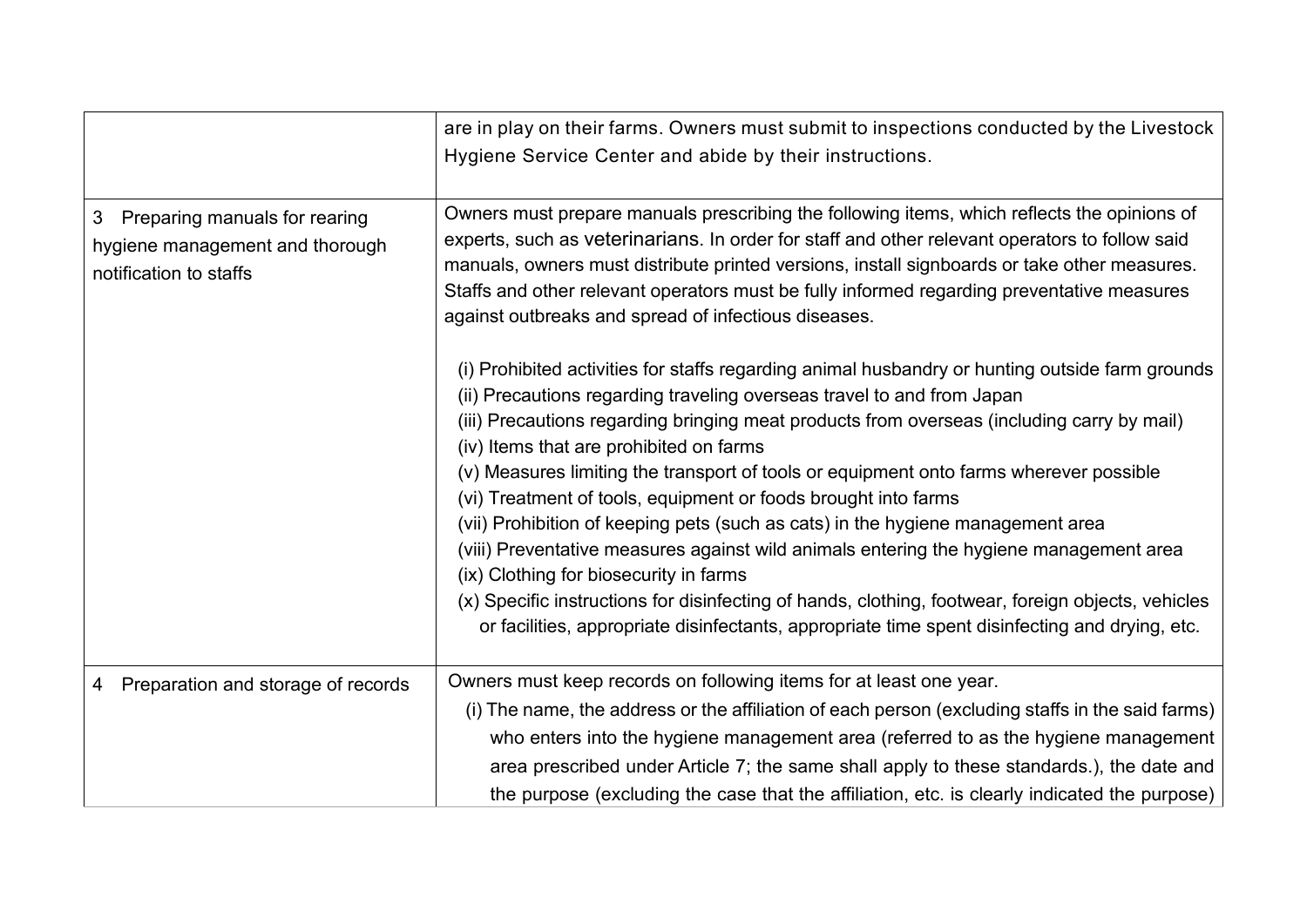| of the entrance into the hygiene management area, whether to implement disinfection              |
|--------------------------------------------------------------------------------------------------|
| (including disinfection of vehicles in case of bringing their vehicles in to the hygiene         |
| management area. The ledgers for disinfection records must be kept near the entrance             |
| to the hygiene management area), and the list of countries or areas visited within the           |
| previous one week, and whether or not the person entered livestock facilities in the             |
| countries or areas. However, this shall not apply to tourist livestock farms or other facilities |
| where unspecified numbers of people are expected to visit as long as rules to prevent            |
| carry-in or carry-out of pathogens by these people (such as disinfection of hands or             |
| footwear in the entrance to the hygiene management area) are built in advance, and               |
| prefectural animal health inspectors verify these rules.                                         |
| (ii) The period of stay and the name of countries or areas in cases where staff go overseas.     |
| (iii) The type, the number of and the health conditions of poultry obtained, the name of the     |
| farm from which they were obtained, and the date they are introduced.                            |
| (iv) The type, the number and the health conditions of poultry which they ship or transport,     |
| the name of the farm to which the animals are shipped or transported, and the date when          |
| they are shipped or transported.                                                                 |
| (v) The number of, the age (in days) and the health conditions of poultry to be raised, and      |
| any symptoms, diagnoses by veterinarians and treatments such as medication in cases              |
| where animals display abnormal conditions.                                                       |
| (vi) The instructions to the farms from the Livestock Hygiene Service Center or a veterinarian   |
| in charge.                                                                                       |
|                                                                                                  |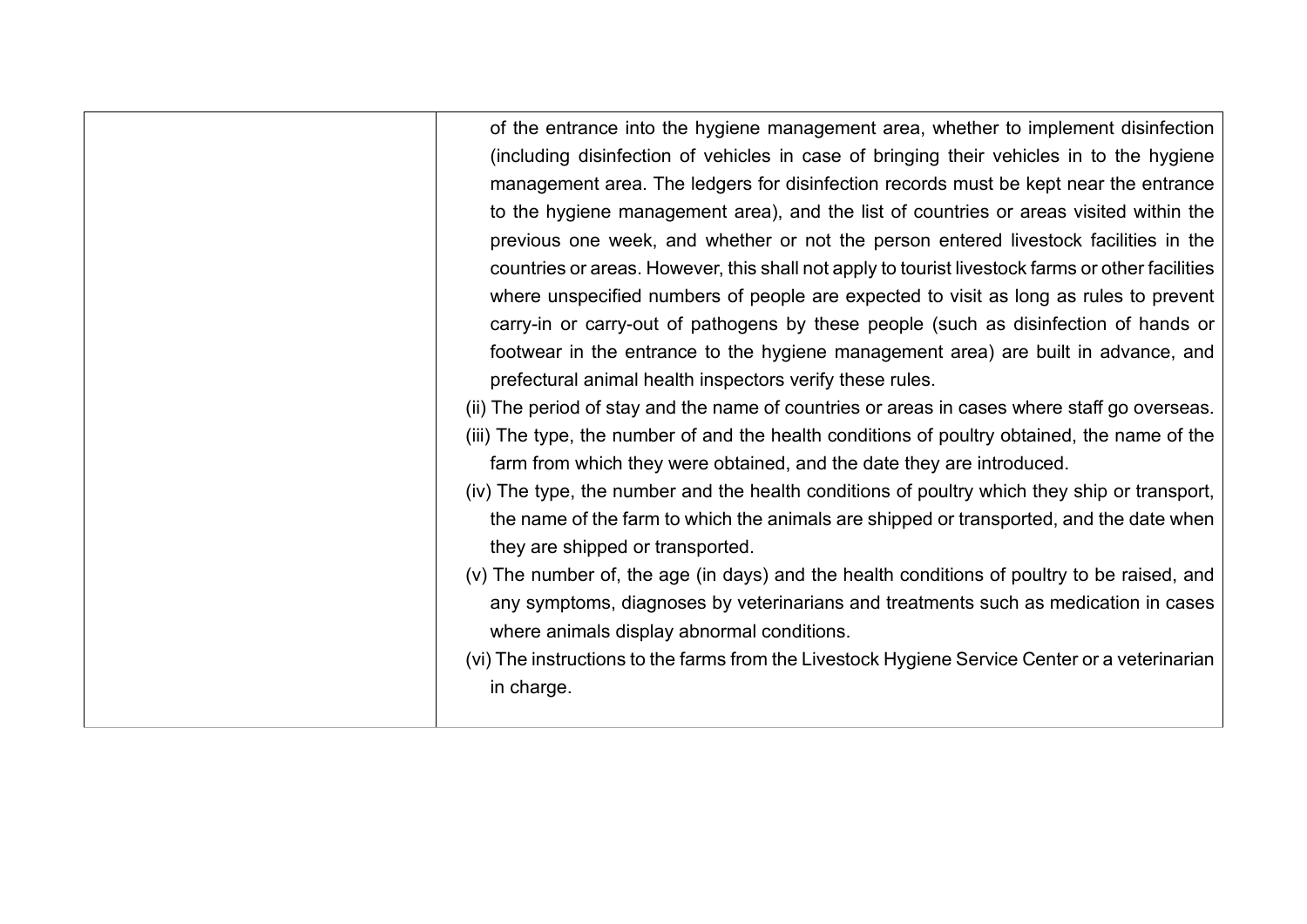| Establishment of notification rules<br>5.                    | Owners of large-scale farm must have solid rules where staff are required to immediately notify<br>the Livestock Hygiene Service Center without obtaining authorization of the owner or the<br>hygiene managers (in cases when there are designated hygiene managers other than the<br>owner), when specified symptoms are found in poultry reared in the farm. Owners must also<br>ensure that all staff are fully informed of the rules.                                                                                                                                                                                                                                                                                                                                                                     |
|--------------------------------------------------------------|----------------------------------------------------------------------------------------------------------------------------------------------------------------------------------------------------------------------------------------------------------------------------------------------------------------------------------------------------------------------------------------------------------------------------------------------------------------------------------------------------------------------------------------------------------------------------------------------------------------------------------------------------------------------------------------------------------------------------------------------------------------------------------------------------------------|
| Instruction on health management<br>6<br>by veterinarian     | Owners must designate a veterinarian or a veterinary facility (limited to those with<br>which the Livestock Hygiene Service Center has a close relationship) and periodically<br>receive instructions from the veterinarian or the veterinary facility concerning the<br>health management of domesticated animals raised at the farm.                                                                                                                                                                                                                                                                                                                                                                                                                                                                         |
| [Items regarding feeding<br>environment]                     |                                                                                                                                                                                                                                                                                                                                                                                                                                                                                                                                                                                                                                                                                                                                                                                                                |
| Establishment of hygiene<br>$\mathcal{I}$<br>management area | Owners must identify a hygiene management area on their farms in which measures to prevent<br>the entry and spread of pathogens should be focused. The hygiene management area must<br>be separated from other areas by a clearly defined border. The hygiene management area<br>must include poultry houses, storage area for tools and equipment for direct contact with<br>poultry, and an area where in direct contact with poultry are allowed to move about without<br>disinfecting or changing clothing or footwear(excluding disinfecting or clothing and shoe<br>changes in each poultry house). In addition, owners must design the hygiene management<br>area with a minimum number of entrances, with the entry for poultry, materials or carcasses<br>placed as near to the boundary as possible. |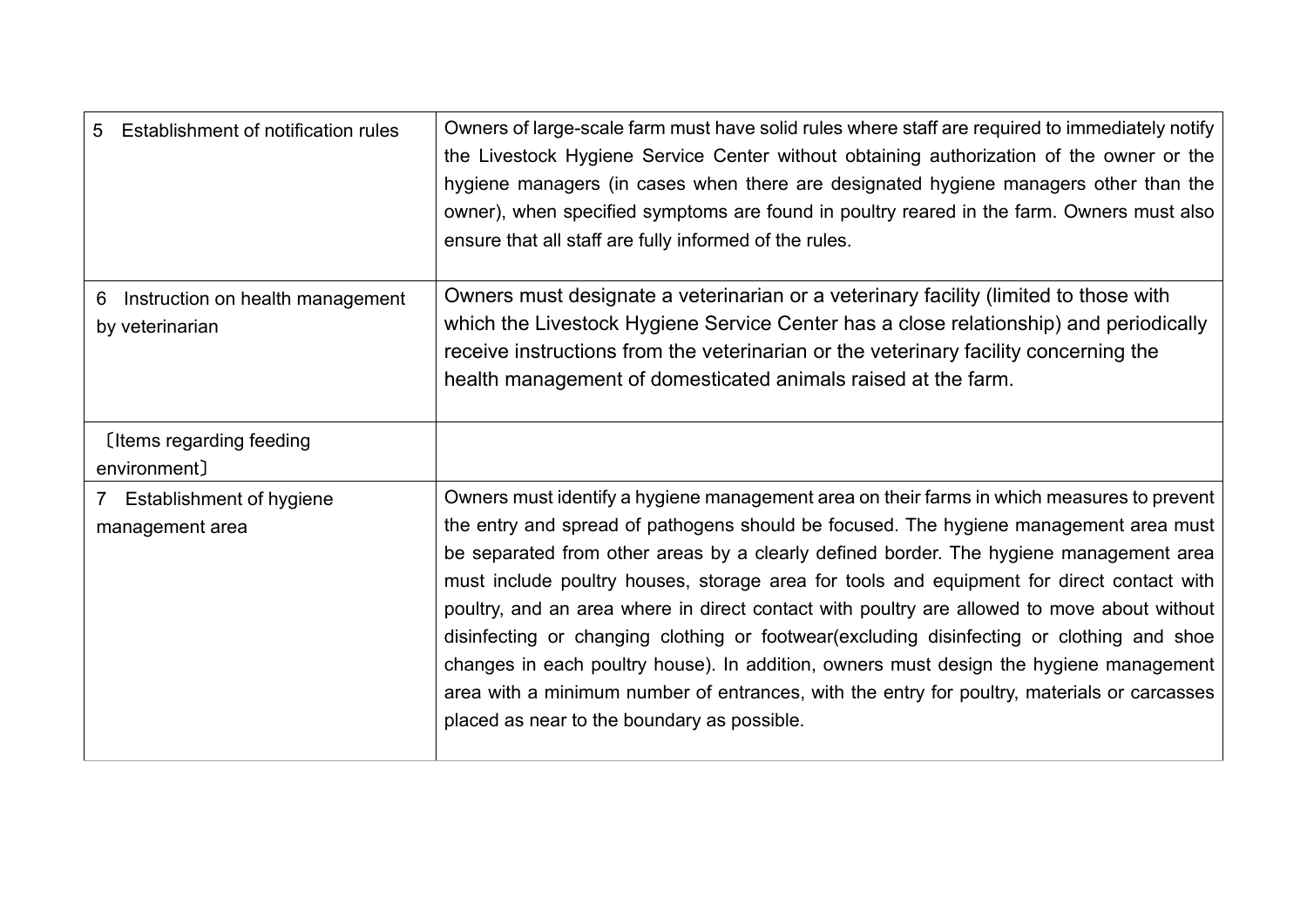| <b>Preparation for burial</b><br>8                                                | Owners must secure land to be used for burials (the standard area is 0.7 square meters per<br>head of 100 poultry 150 days old or older based on Article 21 of the Act), or prepare for<br>incineration or rendering.                                                                                                                                                                                                                                                                                                                                                                                                                                                                                                                                              |
|-----------------------------------------------------------------------------------|--------------------------------------------------------------------------------------------------------------------------------------------------------------------------------------------------------------------------------------------------------------------------------------------------------------------------------------------------------------------------------------------------------------------------------------------------------------------------------------------------------------------------------------------------------------------------------------------------------------------------------------------------------------------------------------------------------------------------------------------------------------------|
| Prohibition of rearing pets<br>9                                                  | Owners must prohibit carrying or rearing pets such as cats in the hygiene management area<br>(excluding the case where a tourist livestock farm operating pet rearing business designates<br>the area to rear these pets).                                                                                                                                                                                                                                                                                                                                                                                                                                                                                                                                         |
| [Items regarding poultry]                                                         |                                                                                                                                                                                                                                                                                                                                                                                                                                                                                                                                                                                                                                                                                                                                                                    |
| 10 Avoidance of rearing in overly<br>dense conditions                             | Owners must avoid rearing poultry in overly crowded conditions which may affect the health of<br>the poultry.                                                                                                                                                                                                                                                                                                                                                                                                                                                                                                                                                                                                                                                      |
| Prevention of pathogens entry into<br>$\mathbb{I}$<br>the hygiene management area |                                                                                                                                                                                                                                                                                                                                                                                                                                                                                                                                                                                                                                                                                                                                                                    |
| [Items regarding person]                                                          |                                                                                                                                                                                                                                                                                                                                                                                                                                                                                                                                                                                                                                                                                                                                                                    |
| 11 Restriction of unnecessary entry<br>into the hygiene management area           | Owners must post signboards near the entrances to the hygiene management area or other<br>livestock facilities and take other necessary measures to avoid unnecessary entry into the<br>hygiene management area by staff, as well as to minimize instances of human contact with<br>poultry by persons who have entered the hygiene management area. However, this shall not<br>apply to tourist livestock farms or other facilities where unspecified numbers of people are<br>expected to visit as long as rules to prevent carry-in or carry-out of pathogens by these people<br>(e.g., disinfection of hands or footwear in the entrance to the hygiene management area) are<br>built in advance, and prefectural animal health inspectors verify these rules. |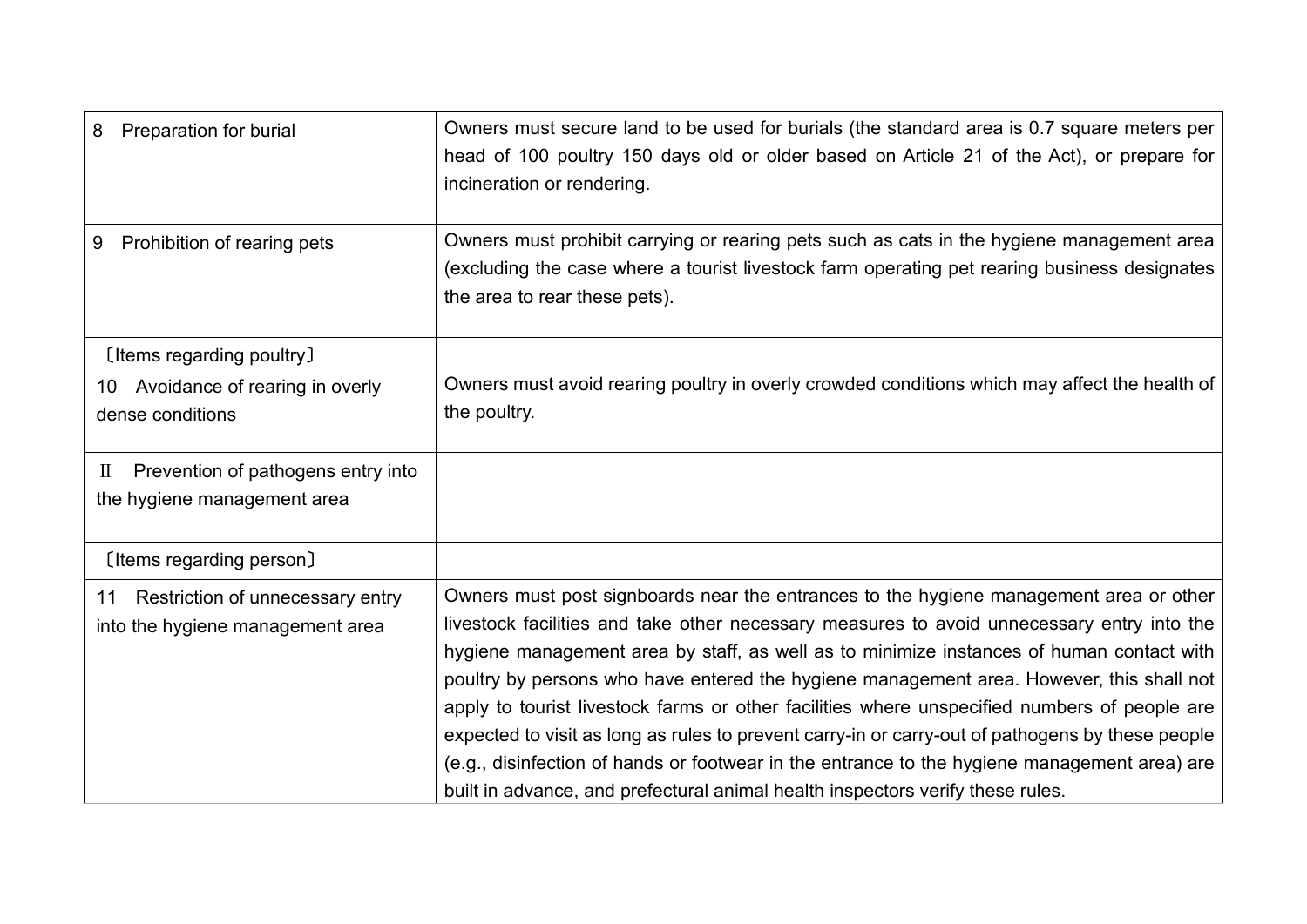| 12 Measures taken when a person<br>who has previously entered into another<br>livestock facility enters into the hygiene<br>management area | Owners must avoid entry into the hygiene management area by persons who have previously<br>entered into another livestock facilities or the designated area on the same day (excluding staff,<br>animal health inspectors, veterinarians, feed carriers and other livestock-related personnel), as<br>well as persons who have entered into Japan or returned to Japan from other countries within<br>the previous one week (excluding in which the person enters the area out of necessity, after<br>washing, showering or taking other necessary measures).                                                                                                                                                    |
|---------------------------------------------------------------------------------------------------------------------------------------------|------------------------------------------------------------------------------------------------------------------------------------------------------------------------------------------------------------------------------------------------------------------------------------------------------------------------------------------------------------------------------------------------------------------------------------------------------------------------------------------------------------------------------------------------------------------------------------------------------------------------------------------------------------------------------------------------------------------|
| Disinfection of hands of person<br>13<br>entering the hygiene management area                                                               | Owners must install a disinfection facility near the entrance to the hygiene management area<br>and require that persons entering the area utilize it to wash or disinfect their (excluding cases<br>in which a person is equipped with disinfecting equipment of equal or greater effectiveness and<br>disinfects their hands near said entrance, or when a person wears gloves for the hygiene<br>management area only).                                                                                                                                                                                                                                                                                       |
| Preparation and usage of clothes<br>14<br>and shoes only for the hygiene<br>management area                                                 | Owners must prepare clothes and footwear specifically for the hygiene management area<br>(including clean coveralls and over-shoe footwear: the same shall apply to the standards), and<br>have persons entering the area wear them (excluding the case when the person is clothed<br>specifically for the hygiene management area). In order to prevent pathogens from entering<br>the hygiene management area through unsanitized clothing or footwear, the items must be<br>removed and stored in a location which is separated by a floor grate or a separating plate on<br>a one-way path before or after changing. Clothing and footwear must be washed or disinfected<br>after contact with feces or mud. |
| [Items regarding equipment]                                                                                                                 |                                                                                                                                                                                                                                                                                                                                                                                                                                                                                                                                                                                                                                                                                                                  |
| Disinfection of vehicles entering the<br>15                                                                                                 | Owners must install a disinfection facility near the entrance to the hygiene management area,                                                                                                                                                                                                                                                                                                                                                                                                                                                                                                                                                                                                                    |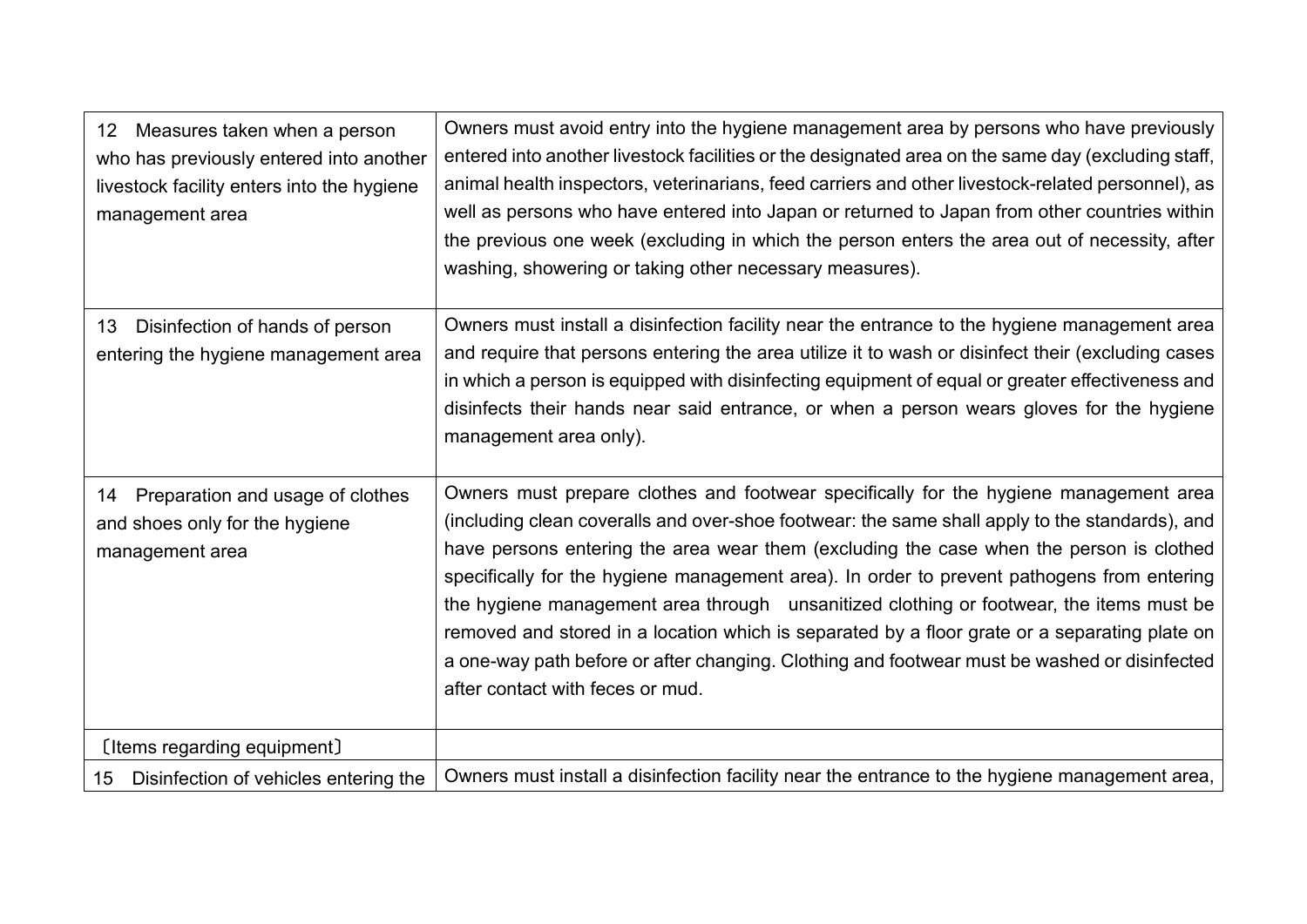| hygiene management area                | where persons arriving by automobile must disinfect their vehicles (excluding cases in which<br>the person is equipped with disinfecting equipment of equal or greater effectiveness and<br>applies it near the entrance). Owners must have the persons bringing a vehicle use the floormat<br>for the specific farm or take other measures to prevent contamination from the vehicle<br>(excluding cases in which the person does not exit the vehicle in the hygiene management<br>area). |
|----------------------------------------|---------------------------------------------------------------------------------------------------------------------------------------------------------------------------------------------------------------------------------------------------------------------------------------------------------------------------------------------------------------------------------------------------------------------------------------------------------------------------------------------|
| Measures taken when bringing<br>16     | In principle, objects that have been used or may have been used in another livestock facility                                                                                                                                                                                                                                                                                                                                                                                               |
| objects used in another livestock      | must not be brought into the hygiene management area. When this is unavoidable, the object                                                                                                                                                                                                                                                                                                                                                                                                  |
| facilities into the hygiene management | must be washed, disinfected or be subjected to other measures.                                                                                                                                                                                                                                                                                                                                                                                                                              |
| area                                   |                                                                                                                                                                                                                                                                                                                                                                                                                                                                                             |
| Measures taken when bringing<br>17     | Clothing and footwear which have been used outside Japan within the previous 2 months must                                                                                                                                                                                                                                                                                                                                                                                                  |
| clothes used outside of Japan into the | not be brought into the hygiene management area. When this is unavoidable, the clothing or                                                                                                                                                                                                                                                                                                                                                                                                  |
| hygiene management area                | footwear must be washed, disinfected or be subjected to other measures.                                                                                                                                                                                                                                                                                                                                                                                                                     |
| Feeding drinking water<br>18           | All water for poultry other than drinking water (e.g., tap water) must be disinfected.                                                                                                                                                                                                                                                                                                                                                                                                      |
| [Items regarding poultry]              |                                                                                                                                                                                                                                                                                                                                                                                                                                                                                             |
| 19 Observation of health<br>conditions | When introducing new poultry from other farms, owners must ensure introduction of healthy                                                                                                                                                                                                                                                                                                                                                                                                   |
| when introducing poultry               | poultry by confirming the absence of diseases on the farm from which the poultry were obtained                                                                                                                                                                                                                                                                                                                                                                                              |
|                                        | and the conditions of the poultry to be introduced. Owners must avoid direct contact between                                                                                                                                                                                                                                                                                                                                                                                                |
|                                        | established and introduced poultry until it is confirmed that the introduced poultry have no                                                                                                                                                                                                                                                                                                                                                                                                |
|                                        | abnormal conditions that could indicate infectious disease.                                                                                                                                                                                                                                                                                                                                                                                                                                 |
|                                        |                                                                                                                                                                                                                                                                                                                                                                                                                                                                                             |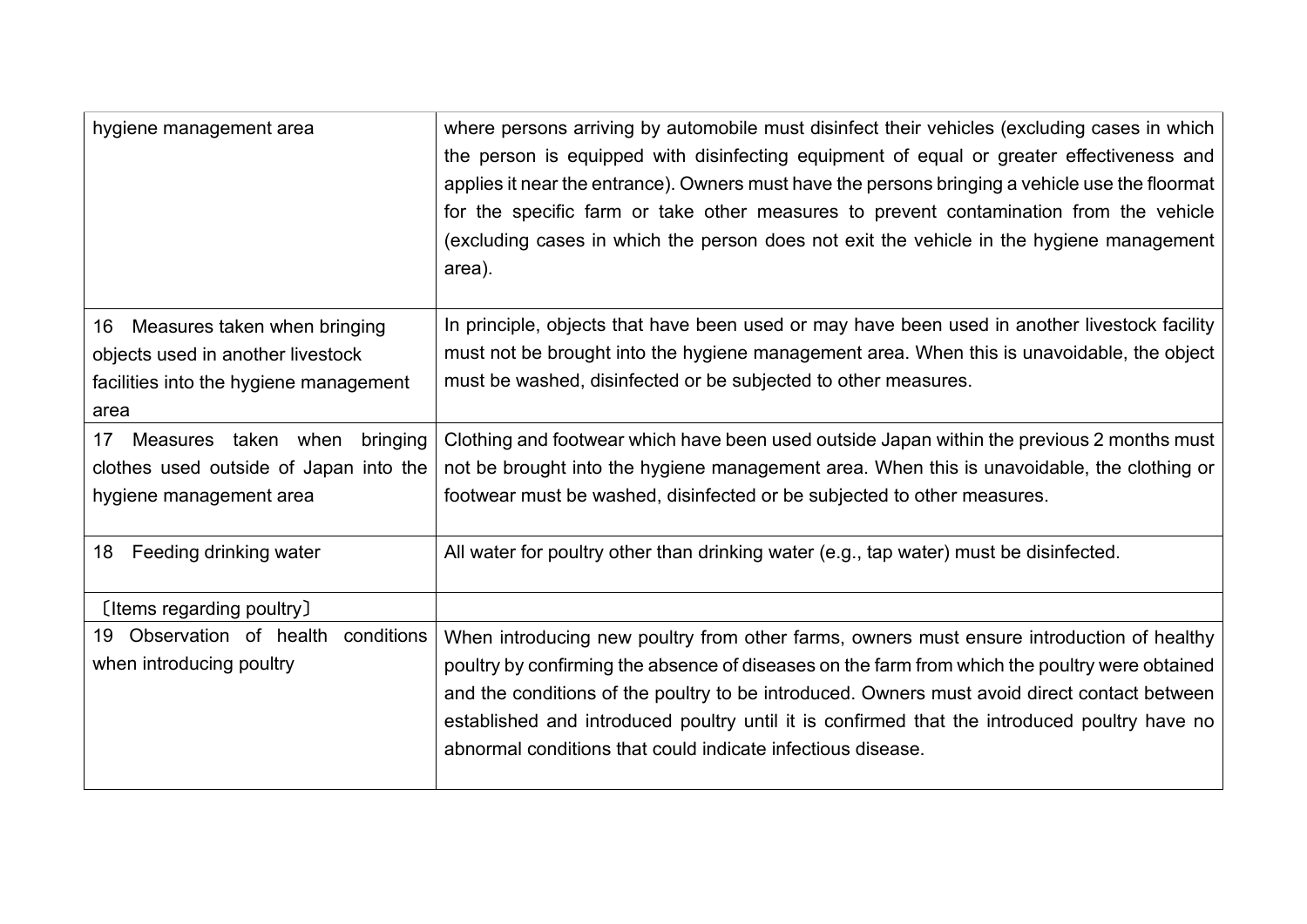| III Avoidance the spread of pathogens in                                 |                                                                                                                                                                                                                                                                                                                                                                                                                                                                                                                                                                                                                                                                                                                                                                                                                                                                                                                      |
|--------------------------------------------------------------------------|----------------------------------------------------------------------------------------------------------------------------------------------------------------------------------------------------------------------------------------------------------------------------------------------------------------------------------------------------------------------------------------------------------------------------------------------------------------------------------------------------------------------------------------------------------------------------------------------------------------------------------------------------------------------------------------------------------------------------------------------------------------------------------------------------------------------------------------------------------------------------------------------------------------------|
| the hygiene management area                                              |                                                                                                                                                                                                                                                                                                                                                                                                                                                                                                                                                                                                                                                                                                                                                                                                                                                                                                                      |
|                                                                          |                                                                                                                                                                                                                                                                                                                                                                                                                                                                                                                                                                                                                                                                                                                                                                                                                                                                                                                      |
| [Items regarding person]                                                 |                                                                                                                                                                                                                                                                                                                                                                                                                                                                                                                                                                                                                                                                                                                                                                                                                                                                                                                      |
| 20 Disinfection of hands of persons                                      | Owners must install a disinfection facility near the entrance to poultry houses, and require                                                                                                                                                                                                                                                                                                                                                                                                                                                                                                                                                                                                                                                                                                                                                                                                                         |
| entering poultry houses.                                                 | persons entering to wash or disinfect their hands there (excluding cases in which the person                                                                                                                                                                                                                                                                                                                                                                                                                                                                                                                                                                                                                                                                                                                                                                                                                         |
|                                                                          | wears gloves specifically for said poultry houses).                                                                                                                                                                                                                                                                                                                                                                                                                                                                                                                                                                                                                                                                                                                                                                                                                                                                  |
| 21 Preparation and usage of shoes<br>specifically for each poultry house | Owners must prepare footwear specifically for each poultry house for persons entering or<br>disinfect their own footwear. However, this shall not apply to movement between poultry houses<br>if there is no risk of contamination by pathogens from outside the poultry houses. In order to<br>prevent pathogens from entering the hygiene management area through unsanitized clothing<br>or footwear, the items must be removed and stored in a location that is separated by a floor<br>grate or a separating plate on a one-way path, before or after changing. When poultry and<br>composts are removed from poultry houses, owners must separate the inside and outside of<br>barns, require workers change into purpose designated shoes and take other necessary<br>measures to prevent crossing the flow lines of workers. All footwears must be washed or<br>disinfected after contact with feces or mud. |
| [Items regarding equipment]                                              |                                                                                                                                                                                                                                                                                                                                                                                                                                                                                                                                                                                                                                                                                                                                                                                                                                                                                                                      |
| 22 Regular cleaning or disinfection of<br>tools                          | Owners must regularly clean or disinfect tools used for poultry management.                                                                                                                                                                                                                                                                                                                                                                                                                                                                                                                                                                                                                                                                                                                                                                                                                                          |
| 23 Avoidance of pathogens outside<br>poultry houses                      | Unnecessary objects for raising poultry must not be brought into poultry houses.                                                                                                                                                                                                                                                                                                                                                                                                                                                                                                                                                                                                                                                                                                                                                                                                                                     |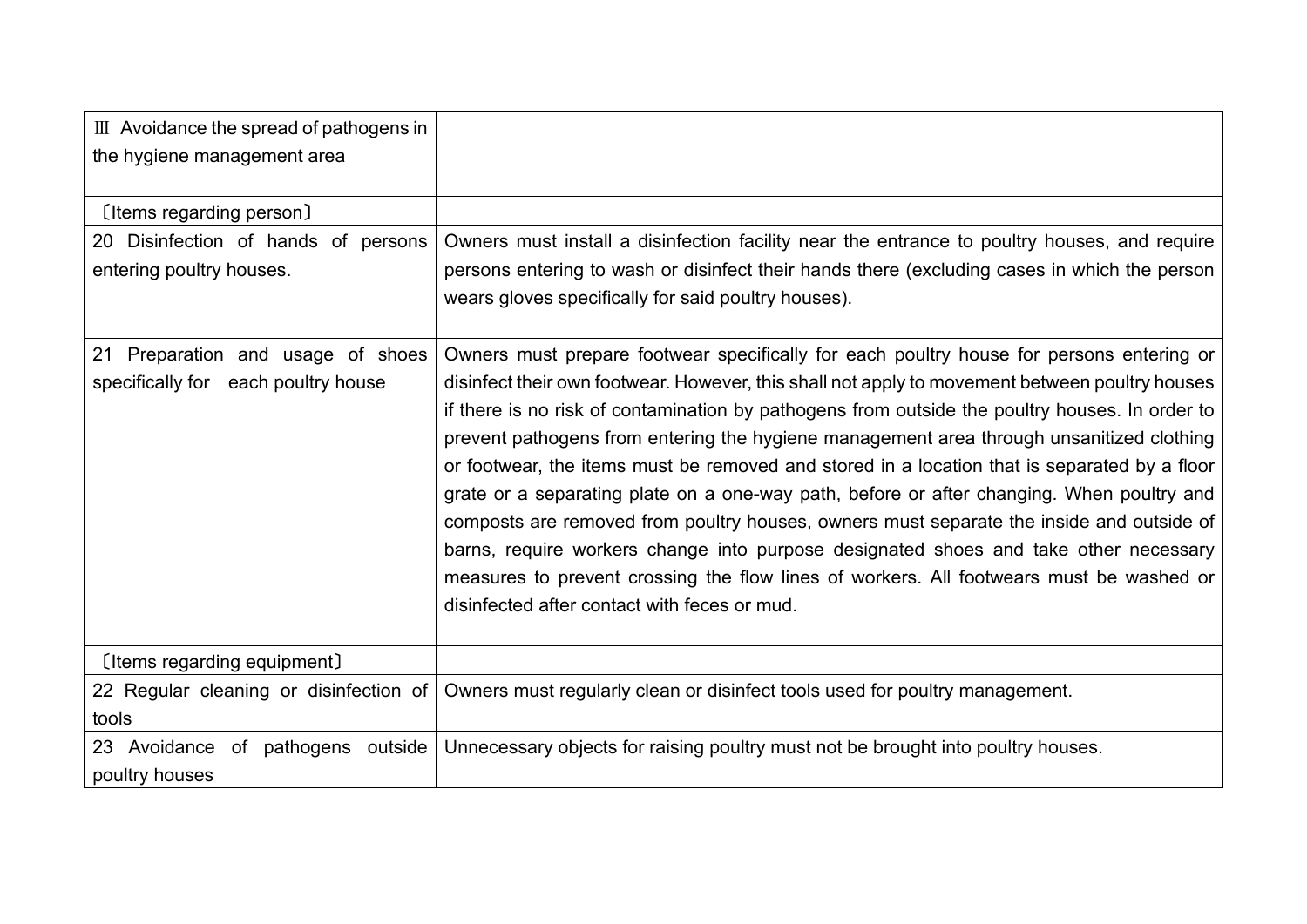| [Items regarding wild animals]                                                                              |                                                                                                                                                                                                                                                                                                                                          |
|-------------------------------------------------------------------------------------------------------------|------------------------------------------------------------------------------------------------------------------------------------------------------------------------------------------------------------------------------------------------------------------------------------------------------------------------------------------|
| 24<br>Installation, inspection and repair of<br>for the prevention of wildlife<br>nets<br>intrusion         | Owners must install bird nets (limited to mesh sizes 2 cm or smaller, or nets that are recognized<br>to have equivalent effects) for the prevention of wild animals such as wild birds from entering<br>barns, feedlots, compost sheds, carcass sheds and other facilities. The nets must be inspected<br>periodically for damage.       |
| 25<br>Avoidance of contamination of<br>feeding facility and watering facility with<br>feces of wild animals | Owners must take necessary measures to prevent contamination of feeding and watering<br>facilities in poultry houses, and feed storage areas by feces from wild animals, such as rodents<br>and birds.                                                                                                                                   |
| 26<br>Extermination of rodents and<br>insects                                                               | Owners must take necessary measures to exterminate rodents and insects such as flies, to<br>include treating specified areas with rodenticides and pesticides or installing adhesive sheets.<br>If there is damage to roofs and walls of poultry houses, it must be repaired without delay.                                              |
| [Items regarding feeding environment]                                                                       |                                                                                                                                                                                                                                                                                                                                          |
| 27 Tidying and disinfection within the<br>hygiene management area                                           | The hygiene management area must be maintained through disposal of unnecessary<br>materials, weeding or tidying up equipment and regularly disinfecting the premises in order to<br>eliminate spaces where wild animals such as rodents can hide, and prevent the pathogens<br>from lingering if they enter the hygiene management area. |
| Cleaning and disinfection of facilities<br>28<br>including poultry houses                                   | Owners must regularly clean and disinfect poultry houses and other facilities located in the<br>hygiene management area in accordance with the manuals for livestock hygiene management.                                                                                                                                                 |
| [Items regarding poultry]                                                                                   |                                                                                                                                                                                                                                                                                                                                          |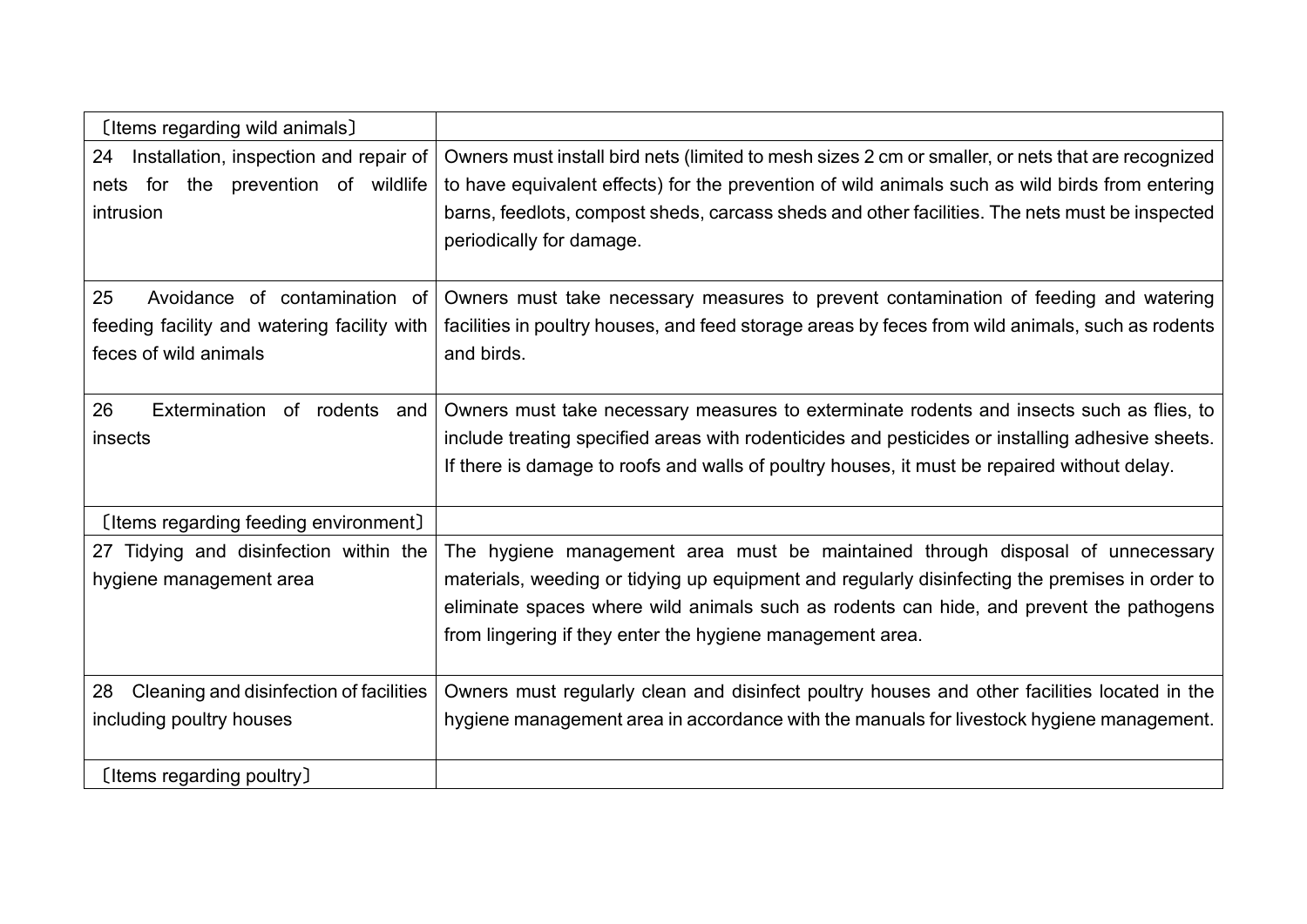| Daily health observation<br>29                                                                                          | Owners must observe the health conditions of their stock (including confirmation of hatchings<br>or deaths).                                                                                                                                                                                                                                |
|-------------------------------------------------------------------------------------------------------------------------|---------------------------------------------------------------------------------------------------------------------------------------------------------------------------------------------------------------------------------------------------------------------------------------------------------------------------------------------|
| Avoidance of the spread of<br>IV<br>outside<br>hygiene<br>pathogens<br>the<br>management area                           |                                                                                                                                                                                                                                                                                                                                             |
| [Items regarding person]                                                                                                |                                                                                                                                                                                                                                                                                                                                             |
| 30 Disinfection of hands of persons<br>exiting from the hygiene management<br>area                                      | Owners must install a disinfection facility near the exit of the hygiene management area, and<br>require persons exiting from the area to utilize it to wash or disinfect their hands (excluding<br>cases in which the person is equipped with a disinfecting equipment which has an equal or<br>greater effectiveness near the said exit). |
| [Items regarding equipment]                                                                                             |                                                                                                                                                                                                                                                                                                                                             |
| Disinfection of vehicles exiting from<br>31<br>the hygiene management area                                              | Owners must install a disinfection facility near the exit of the hygiene management area, and<br>require persons taking out a vehicle to use it to disinfect their vehicles (excluding cases in<br>which the person is equipped with disinfecting equipment which has equal or greater<br>effectiveness) near the said exit.                |
| Measures taken when objects used<br>32<br>in another livestock facility are brought<br>from the hygiene management area | An object which has been contaminated or may have been contaminated by feces from poultry<br>must be washed, disinfected or be subjected to other necessary measures when bringing these<br>objects from the hygiene management area.                                                                                                       |
| [Items regarding poultry]                                                                                               |                                                                                                                                                                                                                                                                                                                                             |